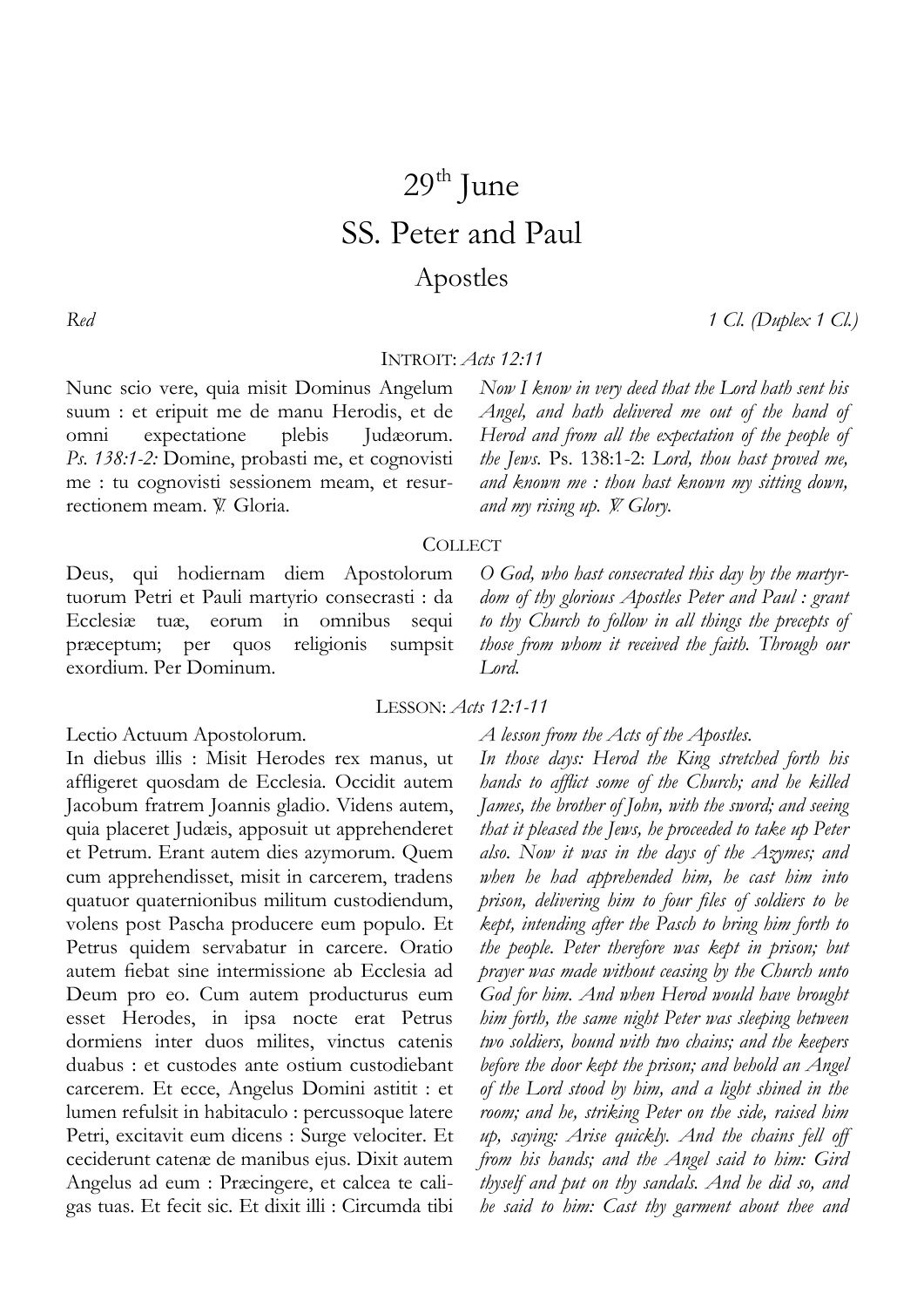vestimentum tuum, et sequere me. Et exiens sequebatur eum, et nesciebat quia verum est, quod fiebat per Angelum : existimabat autem se visum videre. Transeuntes autem primam et secundam custodiam, venerunt ad portam ferream quæ ducit ad civitatem : quæ ultro aperta est eis. Et exeuntes processerunt vicum unum : et continuo discessit Angelus ab eo. Et Petrus ad se reversus, dixit : Nunc scio vere, quia misit Dominus Angelum suum, et eripuit me de manu Herodis et de omni expectatione plebis Judæorum.

*follow me. And going out he followed him; and he knew not that it was true which was done by the Angel, but thought that he saw a vision. And passing through the first and the second ward, they came to the iron gate that leadeth to the city, which of itself opened to them; and going out, they passed on through one street, and immediately the Angel departed from him. And Peter coming to himself, said: Now I know in very deed that the Lord hath sent his Angel, and hath delivered me out of the hand of Herod, and from all the expectation of the people of the Jews.* 

## GRADUAL: *Ps. 44:17-18*

Constitues eos principes super omnem terram : memores erunt nominis tui, Domine. V. Pro patribus tuis nati sunt tibi filii : propterea populi confitebuntur tibi.

*Thou shalt make them princes over all the earth : they shall remember thy name, O Lord. V. Instead of thy fathers, sons are born to thee : therefore shall people praise thee.*

#### ALLELUIA: *Mt. 16:18*

Tu es Petrus, et super hanc petram ædificabo Ecclesiam meam.

*Thou art Peter, and upon this rock I will build my Church.* 

#### *ad libitum:* SEQUENCE

Laude jocunda melos turma persona, Jungendo verba symphoniæ rythmica,

Concrepans inclyta harmonia vera cæli lumina, Luce qui aurea illustrarunt mundi regna omnia.

- Vernant fortia jam quorum trophæa in cæli regia.
- Quorum merita dissolvant crimina hac die fulgida.
- Nam alter crucis supplicio triumphans, alter ensis jugulo, uterque nitet laurea.
- Et super sublimes sidera, insignes victoria, cælica prælati sunt in curia.
- Hinc, beate Petre, qui maxima reseras claudis verbo cæli limina,
- Sume pius vota fidelia, peccati cuncta dissolvendo vincula.

*Sound, O crowd, the melody in joyful praise, Joining the words to rhythmic symphony,* 

- *May this famous harmony even join the lights of the sky,*
- *Which with golden light illuminate all realms of the world.*

*Their strong trophies are already blossoming in the kingdom of heaven,* 

*Whose merits dispel the crimes on this shining day.* 

*For one triumphed through the execution on the cross, the other through the sword in the neck, both laurels are shining.* 

- *And above the highest stars, famous through their victory, they are prelates in the heavenly court.*
- *From thence, thou, O blessed Peter, who openest [and] closest the great gates of heaven with thy word,*
- *Mildly receive the faithful prayers, dissolving all bonds of sin.*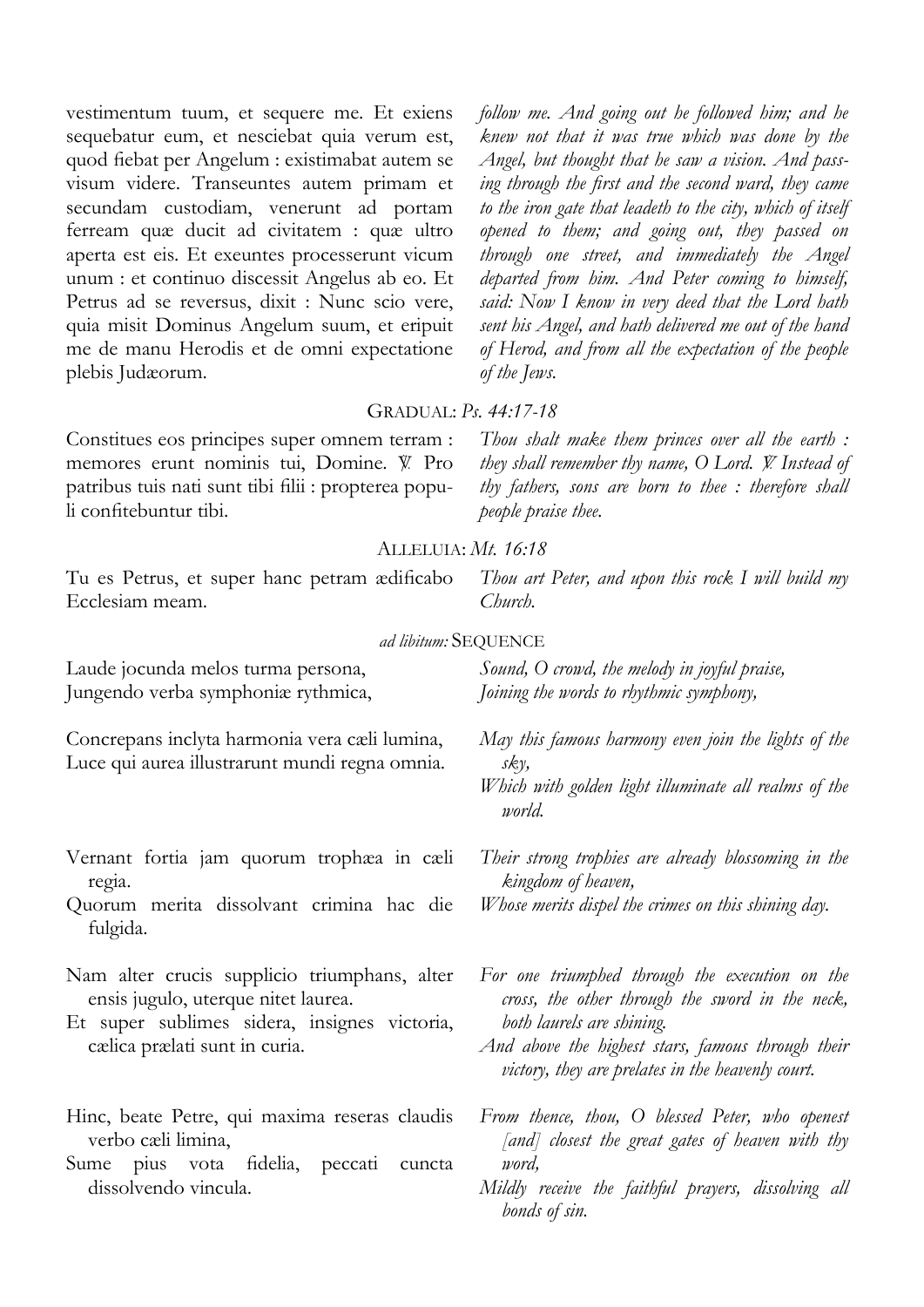- Sacra, Paule, ingere dogmata, illustrans plebis pectora,
- Et quousque det Deus perfecta ultra fer mentes sidera
- Pulchris qua resultet musica virtutum fidibus atque melis concinna,
- In qua symphonia miscetur et illa quæ vere diatesseron prima.

Constans virtute et justitia, Temperantia et prudentia,

- Quibus super agmina rite decorata, Christo cantica psallunt enharmonica.
- Nostro sint choro socia, illa dent lumina, quis præconia damus hyperlyrica.

Sublime dicant nunc omnia Amen redempta.

- *Paul, bring us holy doctrine that illuminateth the hearts of the people,*
- *And carry our minds beyond the stars, as perfectly as God may give.*
- *From thence may come the music of the virtues, fair, with strings and singing,*
- *In that shall be composed the harmony, and that, which is really the original perfect fourth.*

*Consisting of Virtue and Justice Of Temperance and Prudence,* 

- *With them more than fittingly adorned, let the crowds sing enharmonic canticles to Christ.*
- *May they be joined to our choir, may they give these lights, whom we give more than lyrical songs,*
- *Now everything that is redeemed shall give a solemn Amen.*

## GOSPEL: *Mt. 16:13-19*

Sequentia sancti Evangelii secundum Matthæum.

In illo tempore : Venit Jesus in partes Cæsareæ Philippi, et interrogabat discipulos suos, dicens : quem dicunt homines esse Filium hominis? At illi dixerunt : Alii Joannem Baptistam, alii autem Eliam, alii vero Jeremiam aut unum ex Prophetis. Dicit illis Jesus : Vos autem quem me esse dicitis? Respondens Simon Petrus, dixit : Tu es Christus, Filius Dei vivi. Respondens autem Jesus, dixit ei : Beatus es, Simon Bar Jona : quia caro et sanguis non revelavit tibi, sed Pater meus, qui in cælis est. Et ego dico tibi, quia tu es Petrus, et super hanc petram ædificabo Ecclesiam meam, et portæ inferi non prævalebunt adversus eam. Et tibi dabo claves regni cælorum. Et quodcumque ligaveris super terram, erit ligatum et in cælis : et quodcumque solveris super terram, erit solutum et in cælis.

*Continuation of the holy Gospel according to St Matthew.* 

*At that time: Jesus came into the quarters of Cæsarea Philippi, and he asked his disciples, saying: Whom do men say that the Son of man is? But they said: Some, John the Baptist, and other some, Elias, and others, Jeremias, or one of the prophets. Jesus saith to them: But whom do you say I am? Simon Peter answered, and said: Thou art Christ, the Son of the living God. And Jesus answering, said to him: Blessed art thou, Simon Bar-Jona, because flesh and blood hath not revealed it to thee, but my Father who is in heaven; and I say to thee, that thou art Peter, and upon this rock I will build my Church, and the gates of hell shall not prevail against it; and I will give to thee the keys of the kingdom of heaven; and whatsoever thou shalt bind upon earth, it shall be bound also in heaven; and whatsoever thou shalt loose on earth, it shall be loosed also in heaven.*